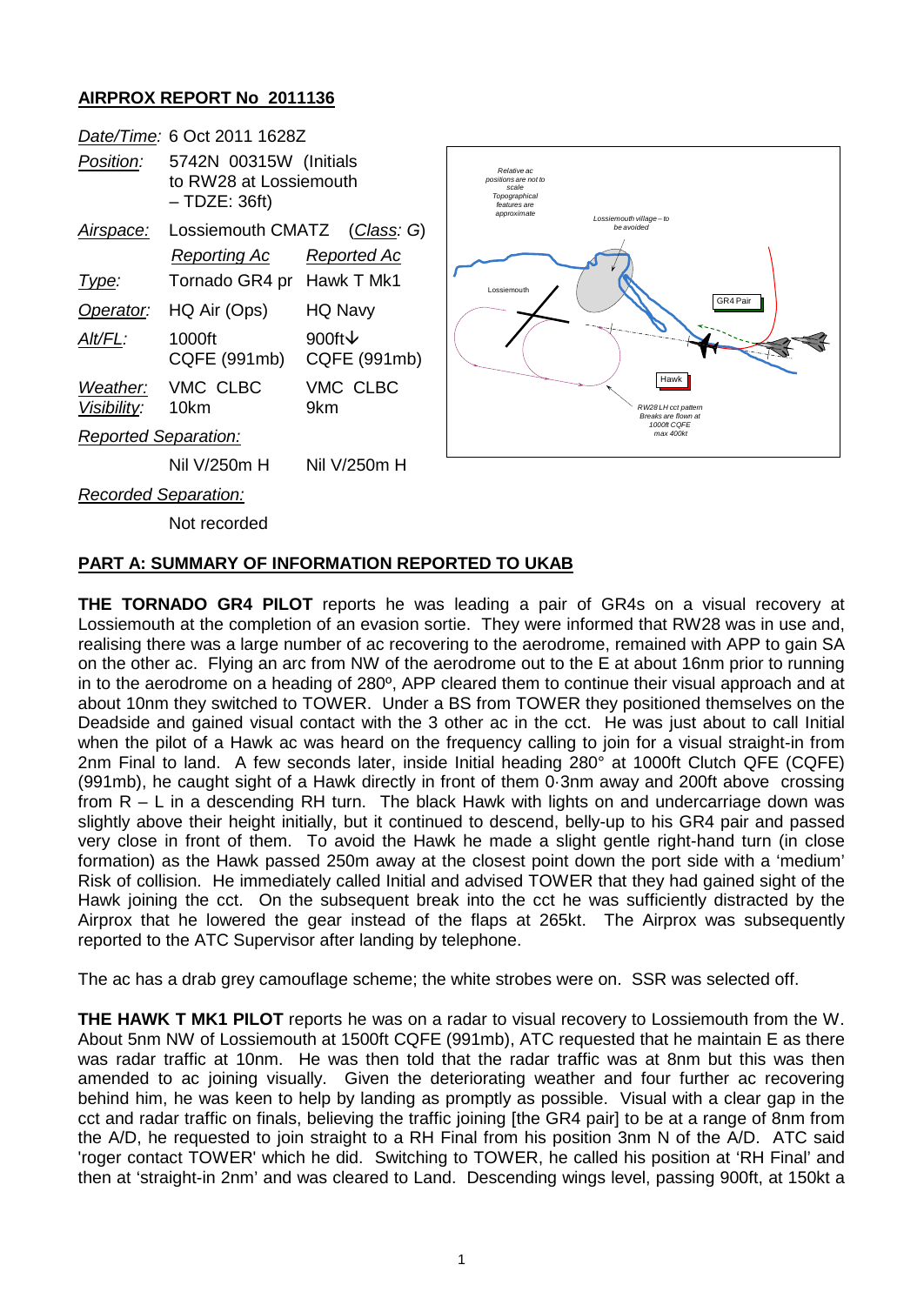pair of Tornados were first seen at 3 o'clock - 250m away - as they passed down his starboard side at a range of 250m overtaking at the same height with a 'medium' Risk of collision.

He cited deteriorating weather visible to the SW of the A/D and 9 ac inbound via visual and radar ccts as significant factors. The ac has a Black colour-scheme; the white strobes were on. SSR was selected on.

**THE LOSSIEMOUTH AERODROME CONTROLLER (ADC)** reports that during a busy recovery wave of mixed ac in deteriorating weather, the Tornado GR4s were joining as a pair through Initial. Shortly afterwards a call was received from the Hawk pilot to join straight-in on Final. At this point he was not visual with the Hawk, so he queried the pilot on his position. The Hawk pilot stated 2nm, visual with the one ahead. He instructed the Hawk pilot to join at Initial, stating that there was a pair joining at Initial. The Hawk pilot again reported final visual with the one ahead, which was the first point that he was visual with the Hawk; upon receipt of a gear check the Hawk pilot was given a clearance to land, the Tornado pair then broke into the cct. An Airprox was not mentioned on frequency at any point.

**THE LOSSIEMOUTH ATC SUPERVISOR (SUP)** reports that at the time of the Airprox Lossiemouth was on RW28 with multiple ac recovering either visually or radar to visual. At this stage both the radar and visual cct were busy, so with the amount of traffic recovering he asked someone else to supervise the ADC as an extra pair of eyes and ears. The GR4 pair was on a visual recovery and the leader called visual with the A/D about 15-16nm to the E of the A/D. At about 10-12nm the GR4 pair switched to TOWER for their visual join. The Hawk pilot was recovering from the NW for a radar-to-visual approach and flew to the S of Tain Range, before being vectored to the E and descended. About 4nm NE of Lossiemouth the Hawk pilot called visual with the A/D; at this point he was informed of radar traffic – another pair at 3nm - and the subject GR4 pair joining visually at 8nm. The Hawk pilot called visual with the radar traffic at 3nm and the SUP instructed the APP controller to send the Hawk to TOWER thinking that the Hawk was joining through Initials and would be well ahead of the GR4 pair joining visually from 8nm. The APP controller was never informed that the Hawk pilot was doing anything other than a normal join through Initials, he thought.

**BM SAFETY MANAGEMENT** reports that this Airprox occurred between a Hawk T1 on a radar-tovisual and a pair of GR4s in the latter stages of a visual recovery to RW28 at Lossiemouth, during an Exercise JOINT WARRIOR recovery wave. The Hawk was operating from Lossiemouth as part of the Exercise and was considered to be Station-based having been briefed on A/D procedures.

Due to the distance of Lossiemouth from NATS' radar heads, the Airprox was not visible on radar; consequently, the radar replay was only used to confirm the position of the Hawk in the early stages of the Airprox sequence.

The incident sequence can be considered to have commenced at 1625:20. At this point, a stream of fast-jet ac was recovering for radar to visual and visual recoveries, including the subject ac. The SUP describes the ADC's and the unit's workload as 'high to medium'; the ADC has described his workload as 'high', albeit of 'low' task complexity.

The Hawk pilot and GR4 crews describe the weather conditions at the time of the incident as VMC, with good visibility in nil weather and BKN cloud between 1800 and 2000 ft – CC was BLUE.

Given the often high intensity operations at Lossiemouth, no landline liaison is conducted between the ACR and VCR to 'warn-in' ac joining visually. The APP Assistant annotates the ac's remarks column on the Electronic Tote system with an asterisk for those ac recovering visually, which is then seen by the ADC, GROUND or the Tower Assistant. The standard visual join is the 'Run-in and Break' through the IP, other forms of visual join would warrant a liaison call on landline between the ACR and VCR.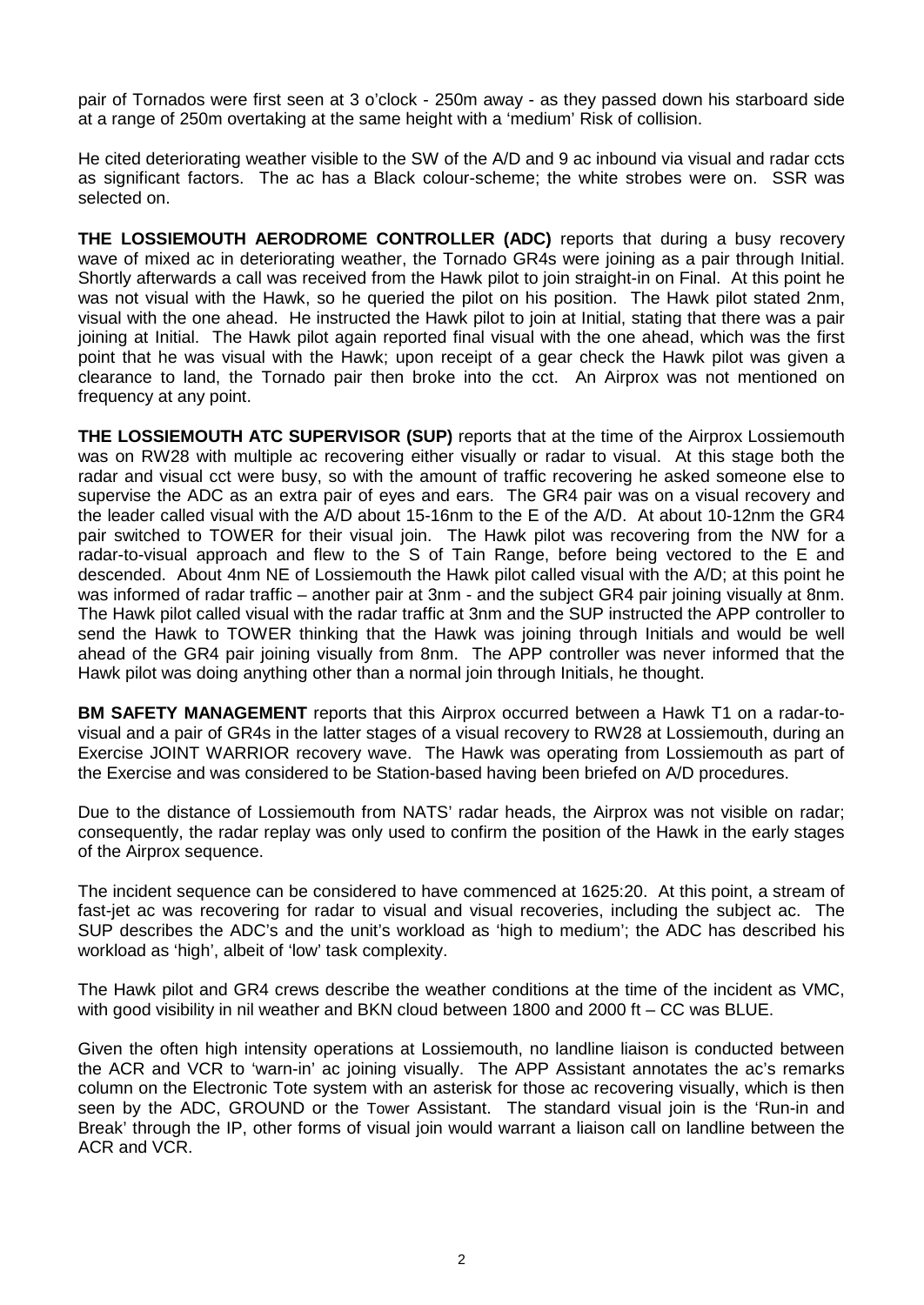Having held off to the N and E of Lossiemouth to sequence against ac ahead, at 1625:20 the leader of the GR4 pair advised APP that they were, "*15 miles to the east, are you happy for us to turn inbound for visual recovery*?" APP replied, "*Roger, visual recovery approved, radar traffic is at 6 miles finals*" which was acknowledged by the leader. At this point, both ac can be seen on the radar replay; the GR4 pair is 16.5nm ENE of Lossiemouth tracking S'ly, whilst the Hawk is 8nm WNW, tracking E'ly.

APP was then continuously engaged with other recovering ac from 1625:35 until 16:26:16 when the controller asked the GR4 leader (the lead ac's SSR contact faded from the radar recording at 1625:41) whether they were, "*visual with the aerodrome*?" The GR4 leader replied, "*we're now visual with the field, happy, to TOWER*." APP re-stated that the, "*radar traffic is about 3 miles*" and the GR4 leader replied at 1626:24, "*that's copied, we're visual with that traffic,* [C/S GR4 pair] *to TOWER...*[C/S GR4 pair] *stud 2 main go*."

Figure 2 depicts the Hawk's approximate ground track, based upon the radar replay; the grey shaded area is Lossiemouth village which is a noise-abatement avoid. At 1626:29, at a position 3.1nm NNW of Lossiemouth, the Hawk pilot informed APP that he had the, "..*field in sight.*" APP replied, "[Hawk C/S] *maintain please and maintain eastbound, got radar traffic 2 miles and visual joiners about 10 miles*" which was acknowledged by the Hawk pilot. During this transmission, at 1626:37, the Hawk pilot turned to track 105°. APP then informed the Hawk pilot that it, "*won't be much of an extension*" to which the Hawk pilot replied, "*Okay, I can't go far...shall I remain this or go to TOWER now*?" At 1626:52, APP asked the Hawk pilot to, "*confirm you're visual with the ones* [the GR4 pair] *at 8 miles*?" The Hawk replied, "*..negative this time*." APP then stated, "*radar traffic at 8 miles, correction, visual joiners at 8 miles*" that was the GR4 pair. The Hawk was 2.9nm NE of Lossiemouth tracking 105° when the pilot stated at 1627:00 that he was, "*visual with the one at 3* [radar traffic] *but I can fit in behind him if I join downwind and turn finals now*." APP replied at 1627:06, "[Hawk C/S] *roger, continue inbound, call TOWER, good-day*" which was acknowledged by the Hawk pilot at 1627:08 stating, "*To TOWER, squawking standby*."



**Fig 2: Approximate ground track of Hawk**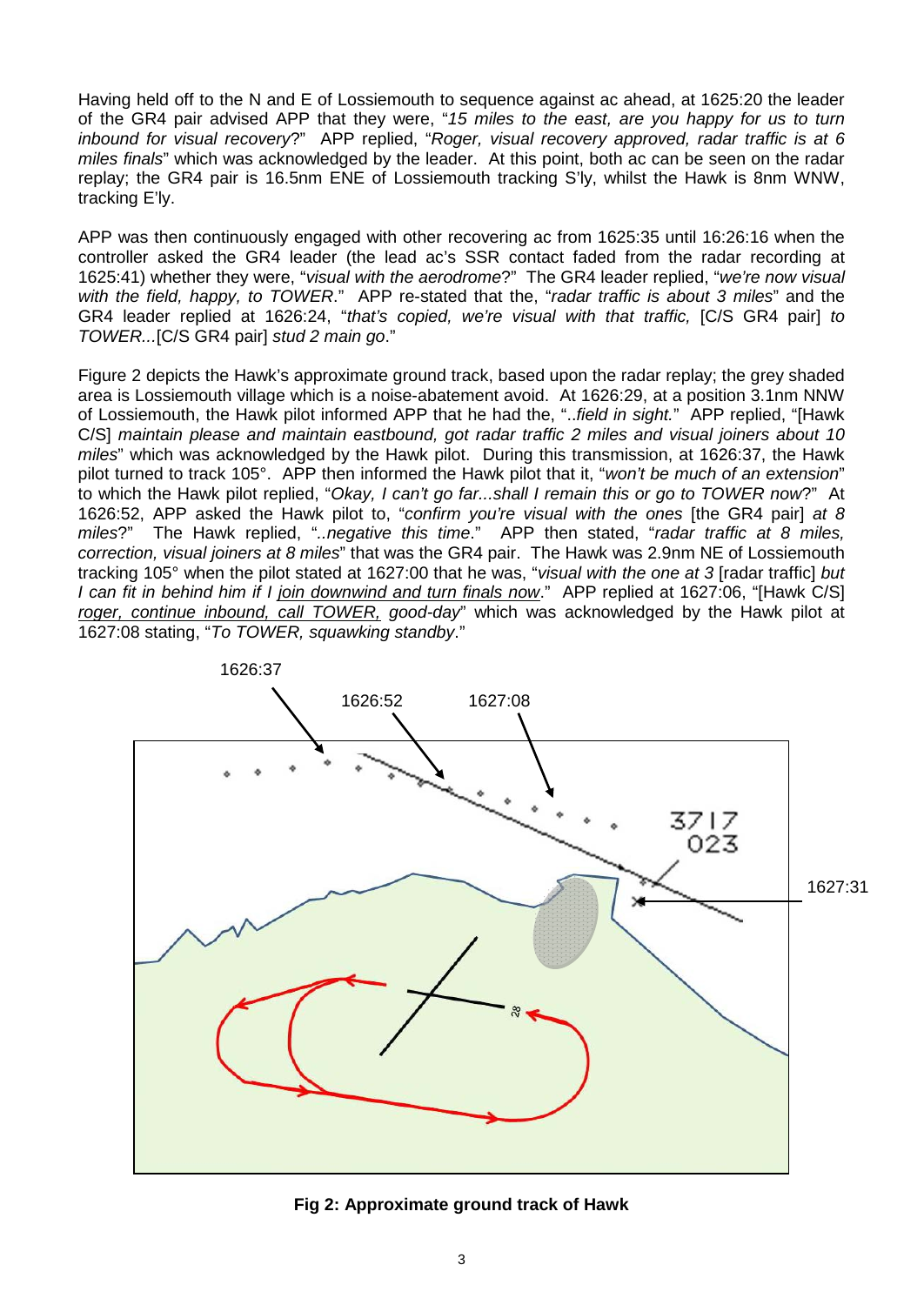[UKAB Note (1): Fig 2 Indicated Hawk Mode C of 2300ft is based on 1013mb and equates to a height of about 1640ft Clutch QFE (991mb).]

The SUP reported that having heard the Hawk's transmission at 1627:00, he instructed APP to send the ac to TOWER, thinking that the Hawk would join through Initials and would be well ahead of the GR4 pair joining visually at 8 miles. Although the Hawk pilot mentioned that "*I can fit in behind..if I join downwind and turn finals now*" it is clear that the SUP and APP believed that the Hawk would join though Initials. No landline liaison was conducted between the ACR and VCR to pass on any amendment to the Hawk's joining details.

The Hawk pilot has stated that the deteriorating weather to the SW of Lossiemouth, coupled with the high volume of traffic in the radar and visual circuits, were factors in his decision to land 'as promptly as possible'.

At 1627:00, the GR4 leader called TOWER and requested to join, which was approved; the A/D details were passed with the  $cot$  state  $-3$  in. The GR4 leader reported that having 'positioned on the Deadside he gained visual contact with the 3 other ac ahead in the circuit.' This accurately reflected the cct state at that moment as passed by the ADC and did not include the Hawk.

Shortly after 1627:16, at a position 057° the A/D 3·5nm, the Hawk commenced a R turn to track S'ly to the E of Lossiemouth village. At 1627:31, about 079° the A/D 3.3nm, indicating 2300ft Mode C about 1640ft CQFE (991mb) - the Hawk pilot called TOWER *"..join for straight-in turning finals*." TWR responded "[Hawk C/S] *Lossie TOWER join runway 2-8 clutch Q-F-E 9-9-1 4 5 in* [5in was the correct cct state including the GR4 pair] *confirm position"*, as the ADC was not visual with the Hawk. The Hawk pilot replied at 1627:42, "*2 miles finals now, coming down through 1 thousand feet*." [At this point, the Hawk was slightly N of the extended RW28 centre-line on a R base leg 3·3nm E of the A/D, maintaining about 1640ft CQFE, moments before the contact fades on recorded radar.] The GR4 leader reported that he became visual with the Hawk prior to calling Initial 'directly in front of them in a descending R turn' and stated on the frequency at 1627:54, that they were, "*visual with that traffic and Initials*." In reply to the Hawk pilot's transmission at 1627:42, the ADC instructed the Hawk to, "*join at Initials 1 thousand feet pair joining*"- GR4 pair. However, the Hawk replied, "*finals 2 miles visual with the 1 ahead*." Having confirmed with the Hawk pilot that the gear was down, the ADC cleared the Hawk to land at 1628:17. It is likely that the CPA occurred shortly after this as the GR4 pair passed down the starboard side of the Hawk, with both pilots assessing that nil vertical and 250m of lateral separation existed. The GR4 leader was able to take some avoiding action albeit a 'slight gentle R turn' as they were in 'close formation.'

The GR4 pair did well to maintain their situational awareness, visually acquiring both the known traffic within the visual cct and the unexpected Hawk. Given their close-formation and likely speed, it is unlikely that they could have done more to sight the Hawk earlier, or to increase separation further.

From the ADC's perspective, when the Hawk pilot called at 1627:31 he would have expected it to be executing a 'run-in and break' as no additional landline liaison had been effected. To the ADC's credit, he immediately requested the Hawk's position. Moreover, the term 'straight-in' has a specific meaning that suggests a position on the extended centre-line; in reality, the Hawk was conducting a right-base join through the deadside. With little time to assimilate the Hawk pilot's intentions to route through dead-side and cognisant of the GR4 pair approaching Initial who had reported visual with the Hawk at 1627:54, the ADC's instruction to the Hawk pilot to join through Initials was the ADC's only option to attempt to sequence the singleton Hawk with the GR4 pair. When the Hawk pilot then restated "*finals 2 miles, visual with the 1 ahead",* after receiving a positive gear check, the ADC correctly issued a clearance to land. BM SM contends that the ADC acted appropriately in dealing with a complex event.

In terms of the SUP's instruction to APP to authorise the Hawk's approach at 1627:06, the two controller's perception of the Hawk pilot's intentions is critical. Although the Hawk pilot clearly stated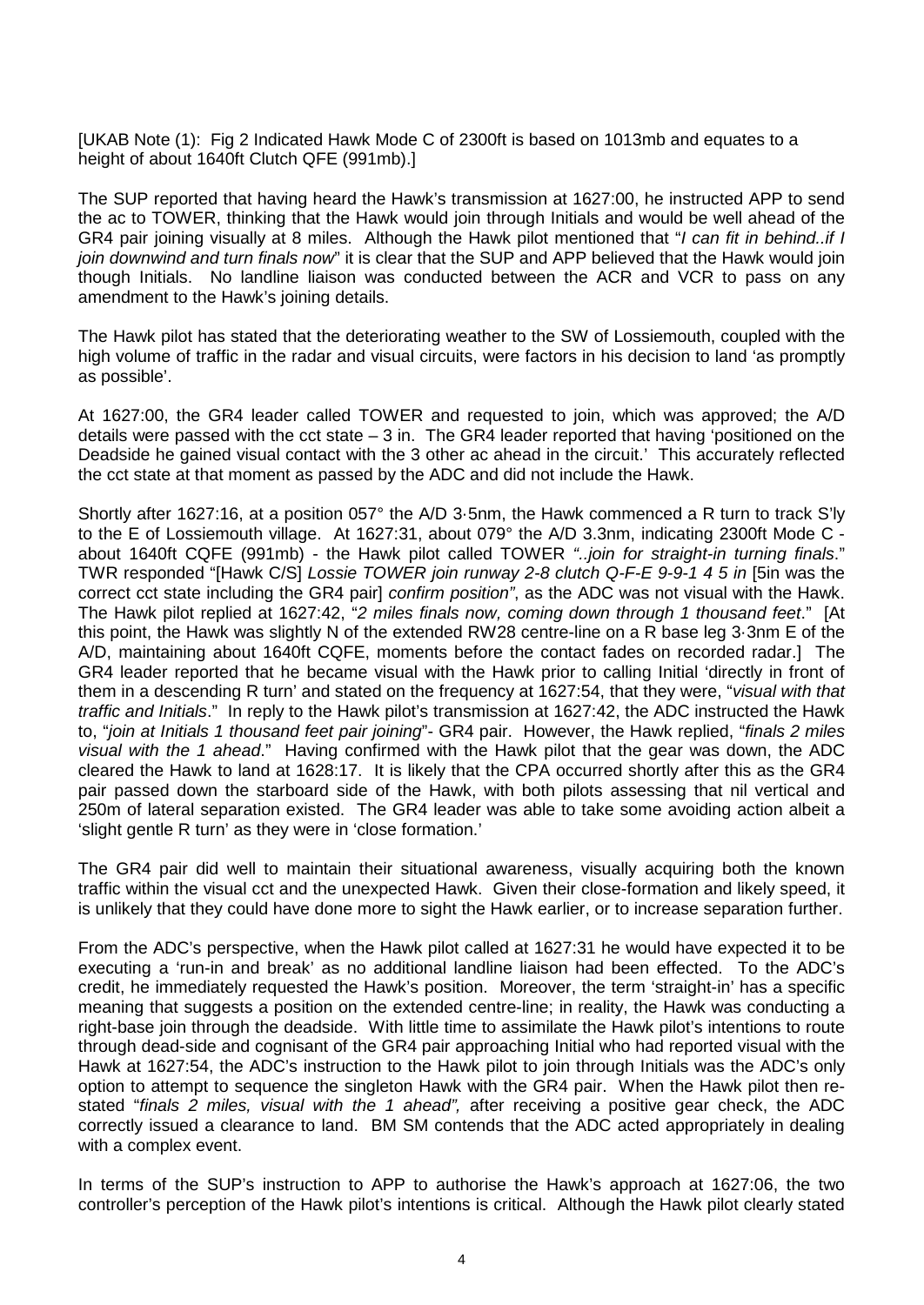that he would join "*downwind and turn finals*," the SUP believed that the Hawk would continue to join normally through Initial. This could be from mis-hearing the Hawk pilot's transmission, or only hearing the first part of the transmission where the Hawk pilot stated that they could "*fit in behind*" the radar traffic. Such a 'failure to hear' would have been coupled with confirmation bias of the Hawk's intention to route through Initial, exacerbated by the high taskload. Alternatively and most likely, the SUP may have interpreted the Hawk pilot's transmission as a statement of what the Hawk pilot would do having conducted a 'run-in and break'. This is given weight by the SUP's report that states that the Hawk's 'join through Initials would be well ahead of the [GR4] pair joining visually at 8 miles', which would have provided a more expeditious recovery for the Hawk without delaying the GR4 pair. Unfortunately, it has not been possible to contact the SUP concerned to confirm one or other of these hypotheses. What is clear, is that at the point when the Hawk left the APP frequency the Hawk was 2.9nm NE of the A/D tracking 105°.

From the Hawk pilot's perspective, due to the deteriorating weather to the SW of Lossiemouth and the high volume of traffic in the radar and visual circuits, his desire to recover expeditiously is understandable. However, the Hawk pilot's decision to recover from what was effectively a rightbase join suggests that his level of situational awareness was low. Routeing through the deadside would inevitably place the Hawk in conflict with other ac recovering through Initials and by entering the finals turn without being visual with the approaching GR4 pair it is clear that the Hawk pilot had not assimilated the relative speed of his ac and the GR4 pair. Finally, taken literally, the Hawk pilot's statement at 1627:00 that he would join "*downwind and turn finals*", might also indicate that he believed the visual cct was right-hand on RW28.

Whilst it has not been possible to confirm the ATC SUP's understanding of the Hawk's intentions, the main causal factor in this Airprox was the Hawk pilot's decision to join from R base, through the dead side, without being visual with the joining GR4 pair.

**HQ AIR (OPS)** comments that the Hawk assumed that the GR4 pair was further from his intended recovery track than was actually the case. When joining a *visual* circuit it is the responsibility of the joining traffic to *visually* de-conflict with all circuit, and other joining, traffic. Visual deconfliction *cannot* be based upon assumption. The Hawk pilot should not have joined the visual circuit as he did, he should have joined through Initial as he was told to by the ADC.

**HQ NAVY** comments that during what appears to have been a particularly busy recovery period at Lossiemouth, in deteriorating weather conditions, the pilot of the Hawk made a decision, based on the information provided to him, to recover as expeditiously as possible. He was told that ac were at 8nm and he informed ATC of his intention to join and land immediately rather than route through Initial. It is for the very reasons described in this Airprox that RN Control Towers are manned with both a Radar Supervisor and a DATCO to supervise the VCR, thereby allowing the 2-way flow of information at the supervisory level.

**THE HAWK PILOT'S COMPANY** comments that the Hawk pilot was fully aware of the recovery procedures at Lossiemouth. He elected to carry out a radar-to-visual recovery from the west to route to the initial point (IP) via the north of the aerodrome. The weather was deteriorating with a high rate of radar to visual and visual recoveries. As the Hawk pilot reported *"field in sight"* APP instructed the Hawk pilot to maintain an easterly heading and passed TI on radar traffic at 2nm and the GR4 formation at about 10nm. APP later passed further TI on the GR4 formation and requested if the Hawk pilot was visual, who replied *"Negative this time"*. APP immediately passed further TI on the GR4 formation as *"radar traffic at 8 miles, correction, visual joiners at 8 miles".* The Hawk pilot replied he was *"visual with the one at 3 but I can fit in behind him if I join downwind and turn finals now".* The Hawk pilot judged that by converting from a standard visual recovery through initial to a right base join would reduce impact on the already busy circuit and allow for an expeditious recovery as he was getting low on fuel. The Hawk pilot erroneously reported downwind when in fact he was downwind right hand. The reply the Hawk pilot received from APP was *"..roger, continue inbound, call TOWER..".* This was taken, understandably, as approval to turn finals. The Hawk pilot initiated his turn inbound and flew into conflict with the GR4 formation. The Hawk was painting on radar until after the transfer to TOWER.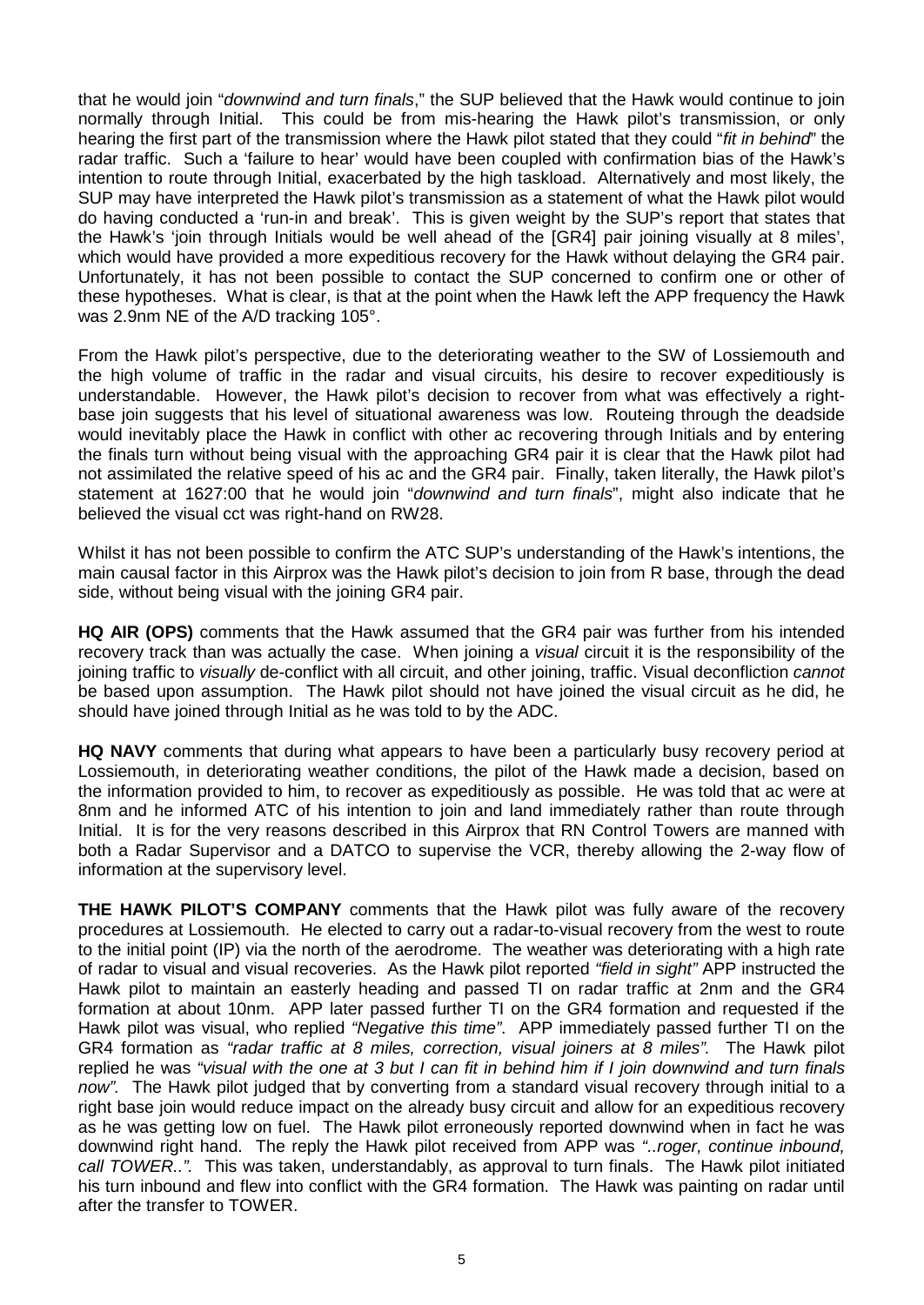## **PART B: SUMMARY OF THE BOARD'S DISCUSSIONS**

Information available included reports from the pilots of both ac, transcripts of the relevant RT frequencies, radar video recordings, reports from air traffic controllers involved and reports from the appropriate ATC and operating authorities.

It was explained that this Exercise produced an extremely busy period for ATC at Lossiemouth and the importance of following standard procedures had been emphasised to the Hawk pilot's detachment during Station briefings on local procedures. The lead pilot of the Lossiemouth-based GR4 pair was conducting a conventional run-in-and-break visual approach from the E. It was stressed that APP was not required to sequence the GR4 pair recovering visually against the singleton Hawk and no TI had been provided to the GR4 leader about it. A civil controller Member opined that in busy periods it is often simpler to take charge and sequence all traffic by issuing radar vectors. Nevertheless, other Members countered that visual formation recoveries were the speediest and most efficient method of recovering large volumes of fast-jet traffic.

The GR4 leader had switched from APP to TOWER before the Hawk pilot transmitted his proposal to APP to join visually from R base direct onto final. Therefore the GR4 leader had no prior knowledge of the Hawk before he heard its pilot call on the TOWER frequency and confirm his position in response to the ADC's query. The lead GR4 pilot was responsible for fitting in with visual traffic and it was clear the ADC had provided the correct cct state originally as he knew it; the GR4 leader had identified all the cct and radar traffic before he joined through the IP. Quite understandably, therefore, the lead GR4 pilot would have been surprised by the sudden appearance of the Hawk, belly-up gear down, joining from a R base leg as they ran in through the IP.

The Hawk pilot's company had commented that the Hawk was getting low on fuel, but the Navy Member contended that this was not a significant factor that contributed to the Airprox. Nevertheless, Members were keen to point out that pilots with concerns over their fuel-state should notify ATC at the earliest opportunity for a 'fuel-priority' recovery. It was evident here that the Hawk pilot had endeavoured to assist ATC during this busy recovery by converting his standard radar-tovisual approach through the IP for a run-in-and-break into the cct, into a non-standard visual recovery via a R base join to RW28 – which has a LH cct - to land. Whilst he had transmitted this proposal to APP, the phraseology he used "..*join downwind and turn finals now"* was evidently not clear enough and thus open to interpretation because he actually meant a R base-leg join direct to final. The lesson here was keep RT standard whenever possible, however, Members recognised that the controller's subsequent reply, *"..roger, continue inbound, call TOWER.."* had to all intents and purposes acceded to the Hawk pilot's proposal. Furthermore, the SUP's misunderstanding of the Hawk pilot's intentions was also key to this Airprox. The BM SM report postulated that the SUP believed that the Hawk pilot would execute a normal join through the IP prior to breaking into the cct, but this was evidently contrary to what the pilot had told APP. From this point APP ceased issuing vectors to the Hawk pilot for his radar-to-visual recovery; without ensuring he was visual with the GR4s and under a misunderstanding as to how the Hawk would approach the aerodrome, the SUP instructed APP to allow the Hawk pilot to continue inbound as the latter had proposed, which seemed like an abrogation of the controllers' responsibilities rather than sequencing the radar-to-visual recovery. The Board agreed this was part of the Cause, insofar as ATC did not prevent the join through right base, which resulted in the subsequent conflict with the GR4 pair as the Hawk descended through their level onto final ahead of them.

Nonetheless, even if the SUP thought the Hawk pilot would keep the speed on and fly through Initial a conflict could still have ensued and it was plain that no attempt had been made to forewarn the ADC of what was happening. A civil controller Member questioned the SUP's instructions to APP and was surprised that the SUP had the authority to intercede. The BM SM Advisor explained the SUP's executive role here in directing the watch, that he had full cognisance of the traffic situation from monitoring the RT and should, therefore, have been aware of what the Hawk pilot was telling APP. Pilot Members agreed that a breakdown in communication was fundamental to the Cause but were critical of the Hawk pilot for acting as he did. Whilst the Hawk pilot might not have realised how close the GR4 pair was as he turned onto final ahead of them, he had been told about the visual